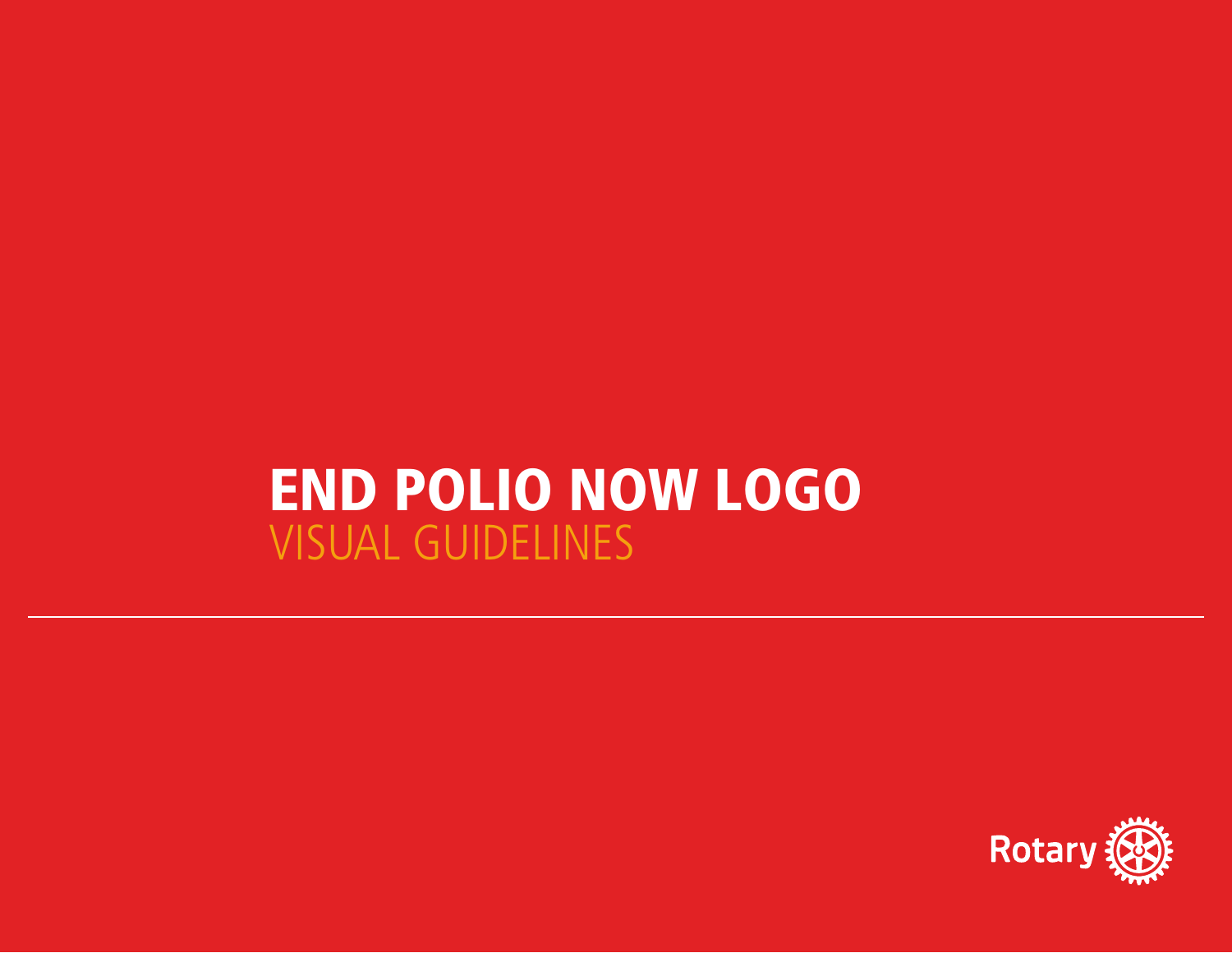# **PRIMARY LOGO**

The primary logo is the original logo created to represent Rotary's End Polio Now effort. The Mark of Excellence (wheel) cannot be replaced with the simplified version because it does not contain the words "Rotary International."



#### LAYOUT EXAMPLES

This logo can only be used along with your club, district, or zone logo or name present in the layout. You can use either the Masterbrand Signature or the Masterbrand Signature Simplified logo.







#### 1-COLOR

Use the 1-color option when you are using 1-color black printing.



### CLEAR SPACE

The space of the "P" in "POLIO" around the logo should be kept clear.

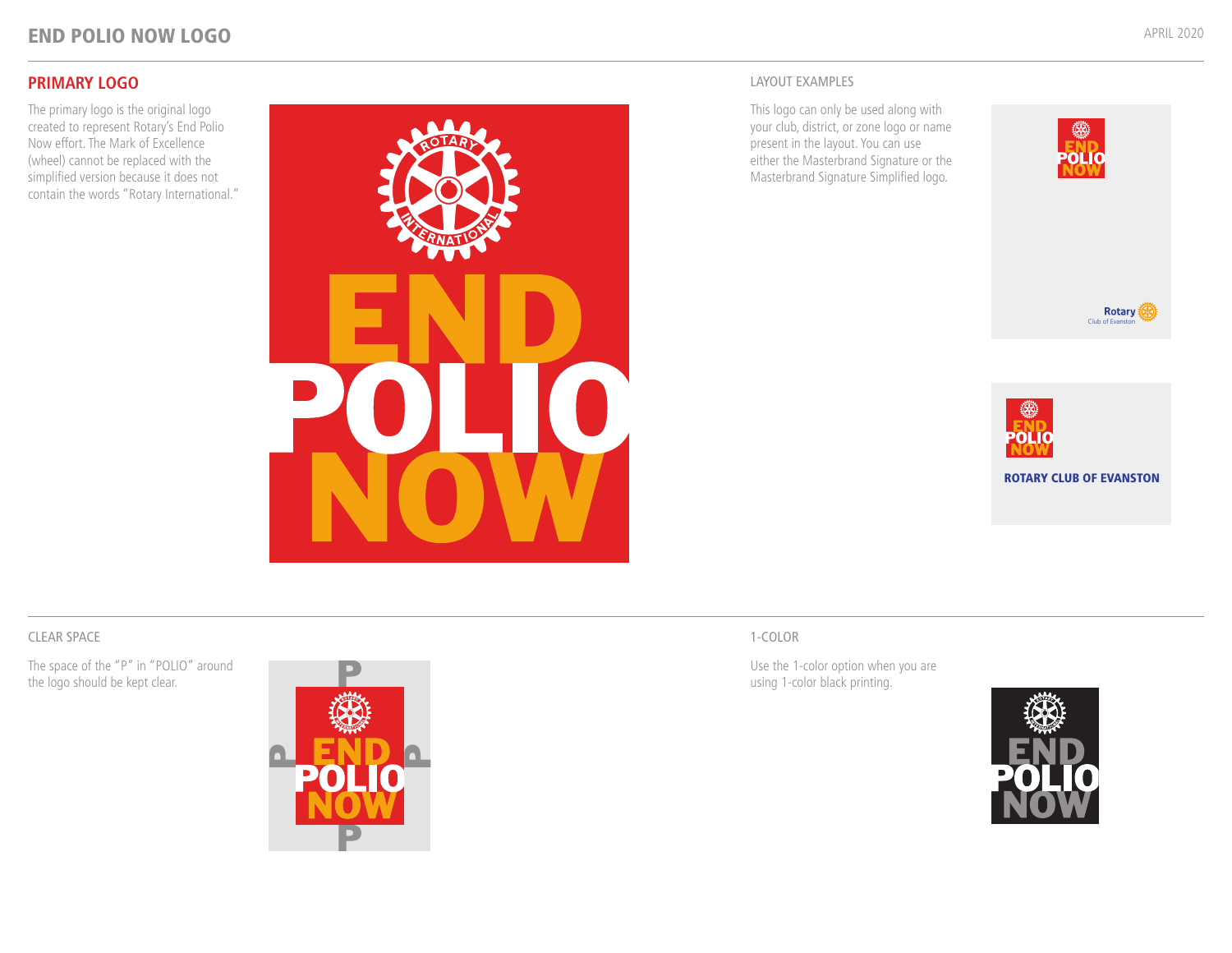The secondary logo was created to work with Rotary's branding system.



This logo can be used only if your club, district, or zone logo is also present in the layout. You can use either the the Masterbrand Signature or the Masterbrand Signature Simplified logo and can be used as a separate element or within a lockup, see page 4.







### CLEAR SPACE

The space of the "P" in "POLIO" around the logo should be kept clear.



### 1-COLOR

Use the 1-color option when you are using 1-color black printing.

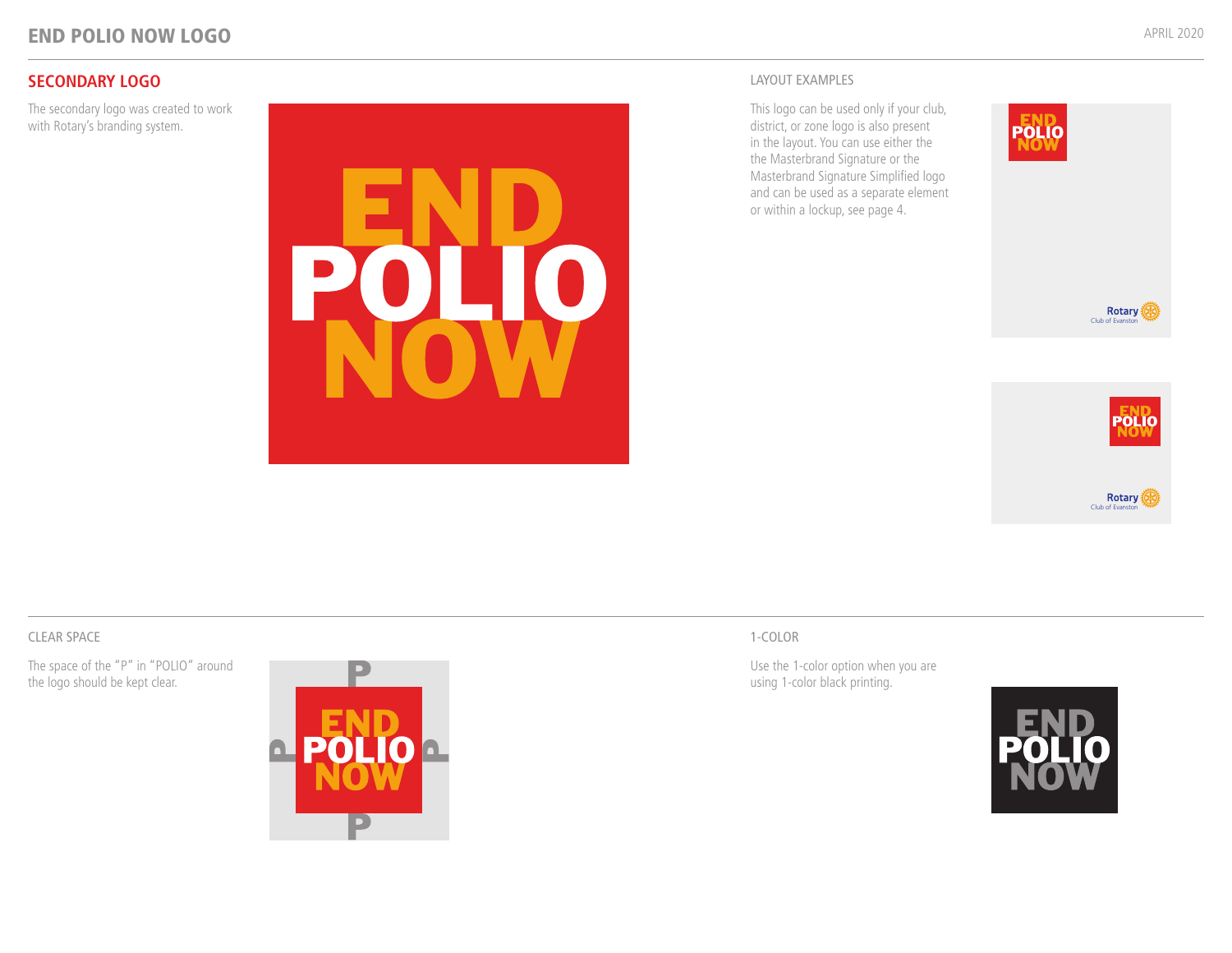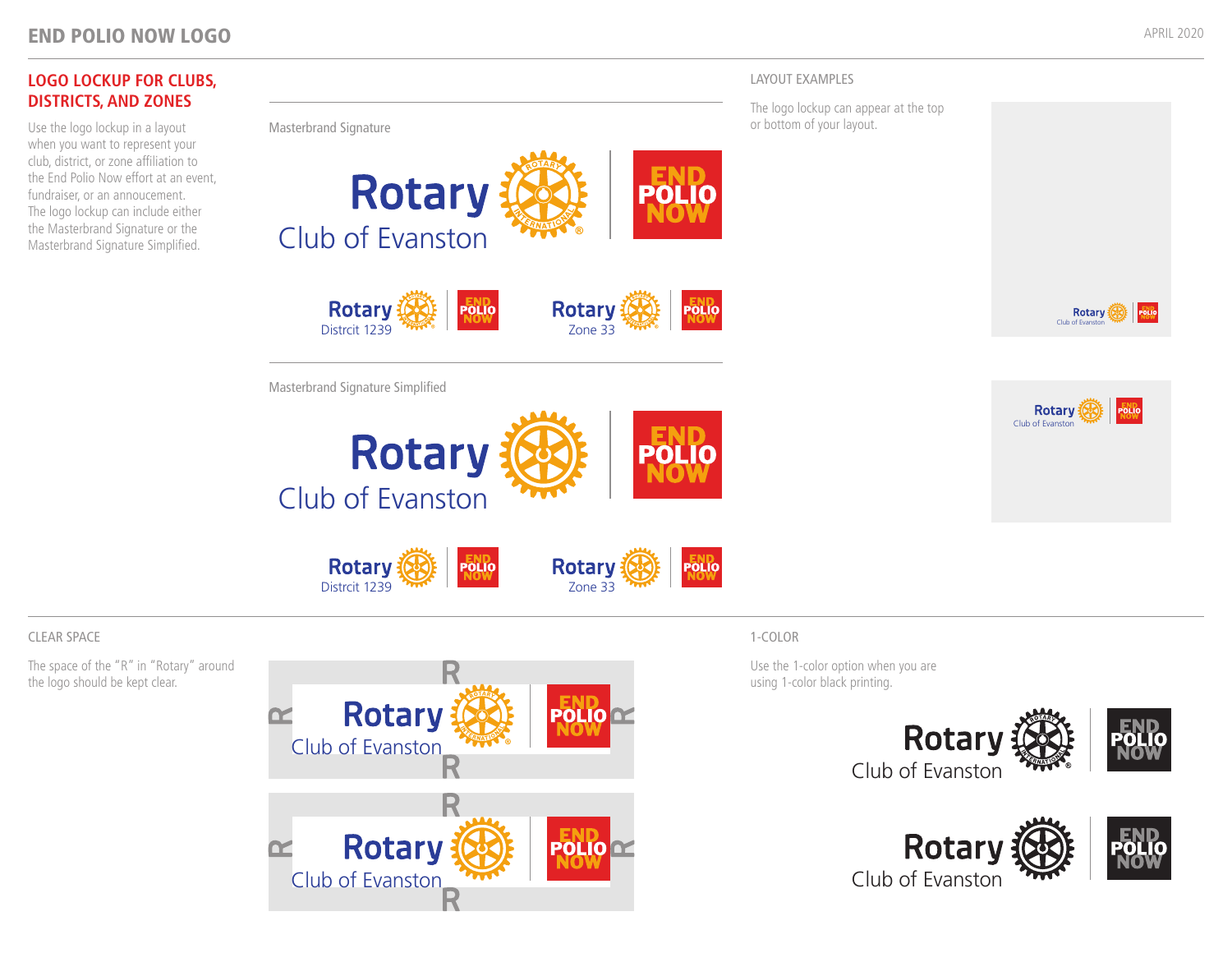# END POLIO NOW LOGO



## CLEAR SPACE

The space of the "R" in "Rotary" around the logo should be kept clear.





### 1-COLOR

Use the 1-color option when you are using 1-color black printing.



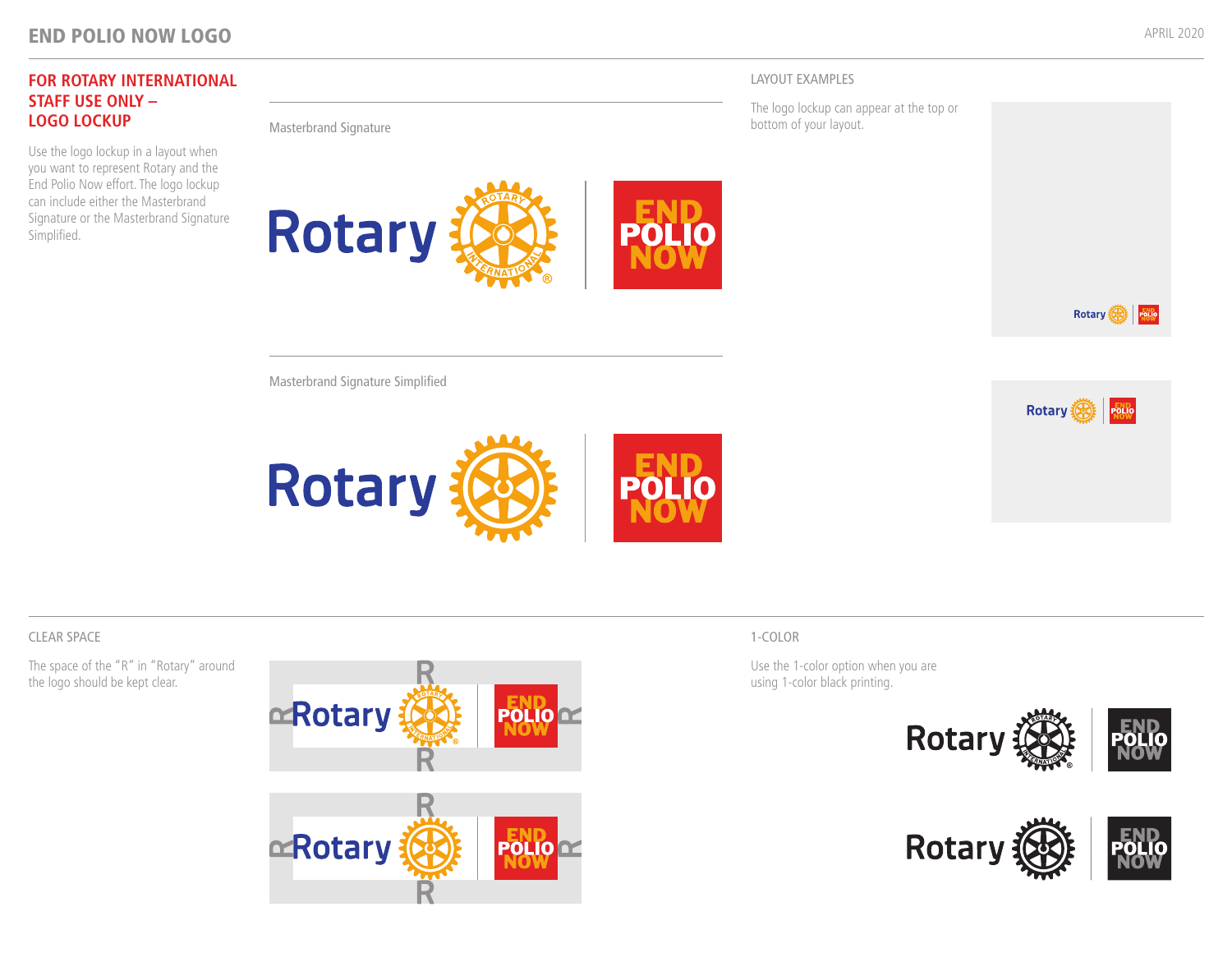# **OFFICIAL COLORS**

| The colors in the End Polio Now logo<br>are RED, ROTARY GOLD, and WHITE. | <b>RED</b>                    | <b>ROTARY GOLD</b>            | <b>WHITE</b>              |
|--------------------------------------------------------------------------|-------------------------------|-------------------------------|---------------------------|
|                                                                          | PMS-Coated<br><b>PMS 485C</b> | PMS-Coated<br><b>PMS 130C</b> | PMS-Coated<br>PMS WHITE-C |
|                                                                          | CMYK-C<br>C6 M98 Y100 K1      | CMYK-C<br>CO M41 Y100 KO      | CMYK-C<br>CO MO YO KO     |
|                                                                          | <b>RGB</b><br>R213 G43 B30    | <b>RGB</b><br>R247 G168 B27   | RGB<br>R225 G225 B225     |
|                                                                          |                               |                               |                           |
|                                                                          |                               |                               |                           |
|                                                                          |                               |                               |                           |
|                                                                          |                               |                               |                           |
|                                                                          |                               |                               |                           |
|                                                                          |                               |                               |                           |
|                                                                          |                               |                               |                           |
|                                                                          |                               |                               |                           |
|                                                                          |                               |                               |                           |